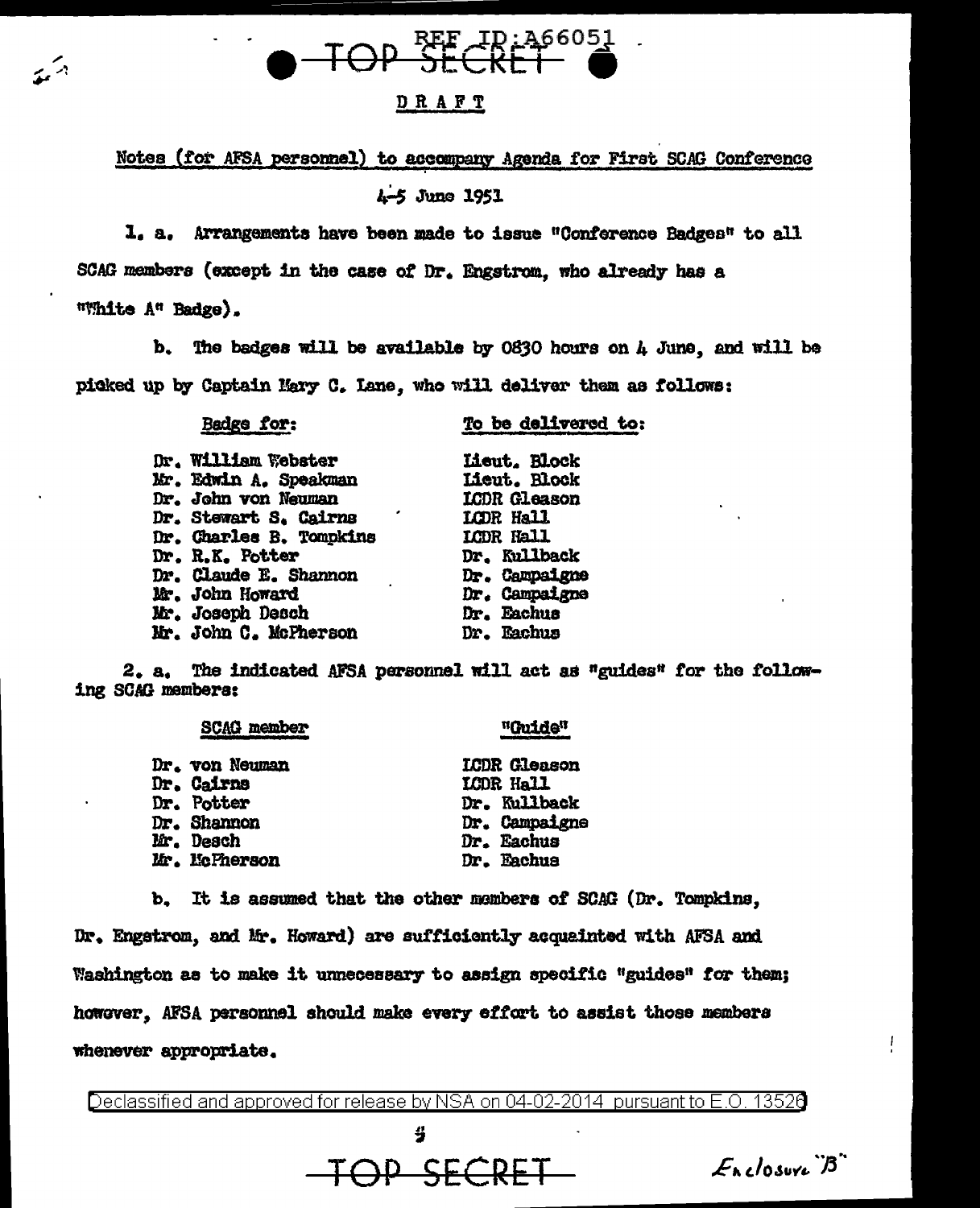

**REF ID: A66051** 

present at the opening session of the Conference at 1000 hours, A June, in the office of DIRAFSA, Hidg. 19, NSS (See page 1 of Agenda):

> Adm. Stone Dr. Webster Mr. Speakmen Col. Collins Capt. Wenger Col. Hetherington Capt. Harper Capt. Holtwick Mr. Friedman

b. Coffee will be served at about 1030 hours.

c. Inncheon for SCAG members, Mr. Speakman, DIRAFSA, and the three Deputies will be served in the AFSA Conference Room, 19-125, at 1200 hours.

4. a. In addition to the SCAG mambers, the following will be present at the first technical session, 1300 hours, 4 June, in Room 20-202, NSS (See page 2 of Agenda):

| AFSA <del>-</del> 02: |                          |
|-----------------------|--------------------------|
| Capt. Holtwick        | AFSA-03:<br>Capt. Harper |
| Mr. Rowlett           | Dr. Kullback             |
| Mr. Raven             | Dr. Campaigne            |
| Mr. Shepard           | Dr. Eachus               |
| Mr. Levenson          | LCDR Gleason             |
| Mr. Marston           | LCDR Hall                |
|                       |                          |

Mr. Speakman, RDB Mr. Friedman, AFSA-OOT

b. Coffee will be served at about 1500 hours.

c. At the close of this session AFSA participants will endeavor to see that SCAG members have transportation to their hotels.

<del>SECRET</del>

6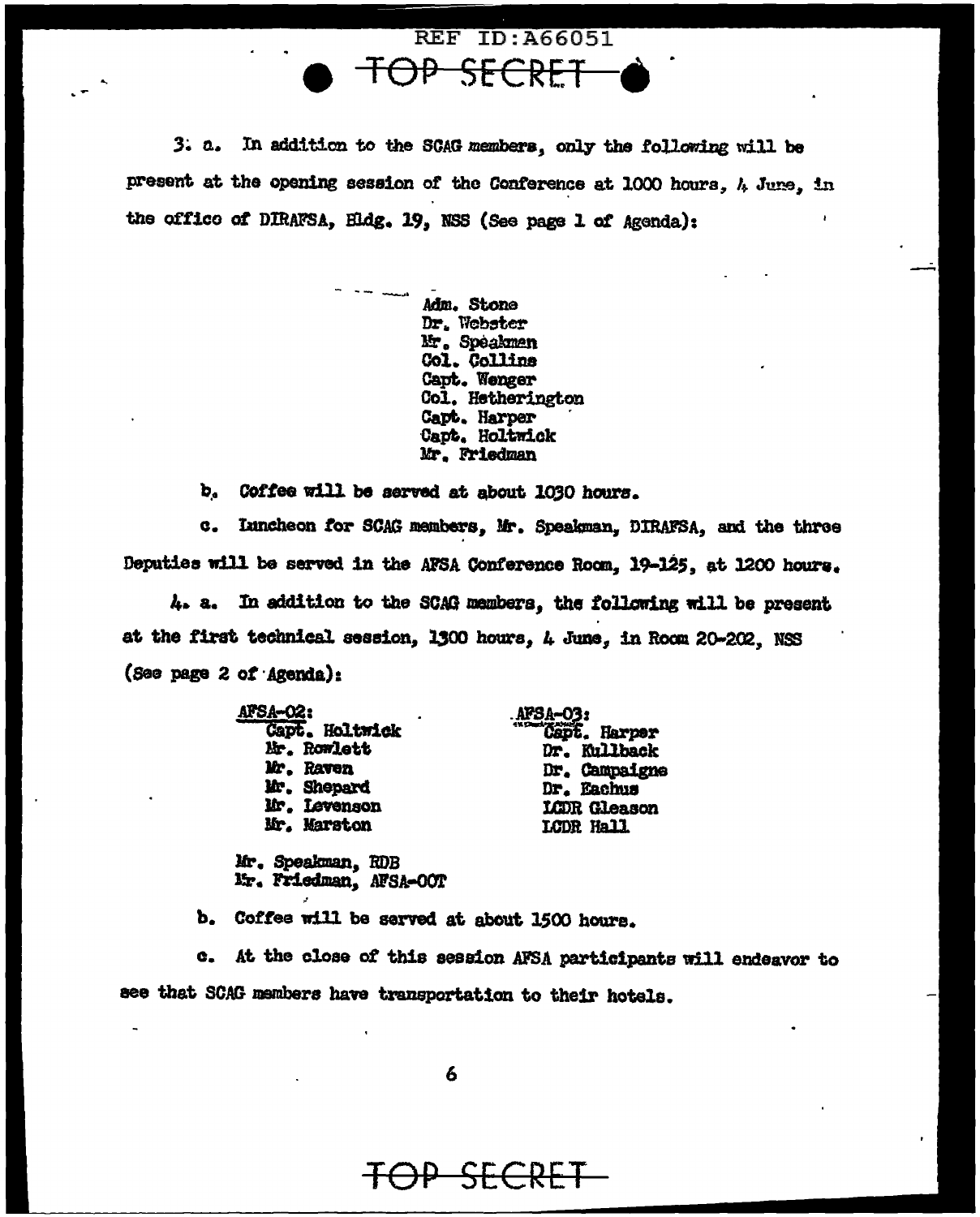

In addition to the SCAG members, the following personnel will 5. a. be present at the morning session, 5 June, in Room 20-202, NSS (See page 3 of  $A$ genda);

## $AFSA-02$ :

 $\mathbf{a}^*$ 

## AFSA-03:

Capt. Holtwick Mr. Rowlett Mr. Raven Mr. Shepard Mr. Levenson Mr. Marston Capt. Dennis Mr. Highley Mr. Lawless Mr. Kirby Mr. Reimers Mr. Schmitt Mr. Shinn Mr. Hesse

Capt. Harper Dr. Kullback Dr. Campaigne Dr. Eachus LCDR Gleason LCDR Hall

A

Mr. Speakman, RDB

Mr. Friedman. AFSA-00T

- b. Coffee will be served at about 1030 hours.
- Luncheon will be served in the Executive Dining Room, Naval  $\alpha_{\bullet}$

Security Station Cafeteria. In view of limited facilities, only the following can be accommodated:

> **SCAG** members Mr. Speakman Col. Collins Capt. Wenger Col. Hetherington Capt. L.S. Howeth, Op-202 Capt. W.M. Gullett, CO. NSS Capt. Harper Capt. Holtwick Capt. Dennis Mr. Rowlett Dr. Kullback Dr. Campaigne Dr. Eachus LCDR Gleason LCDR Hall Mr. Friedman  $(Total: 25)$

7

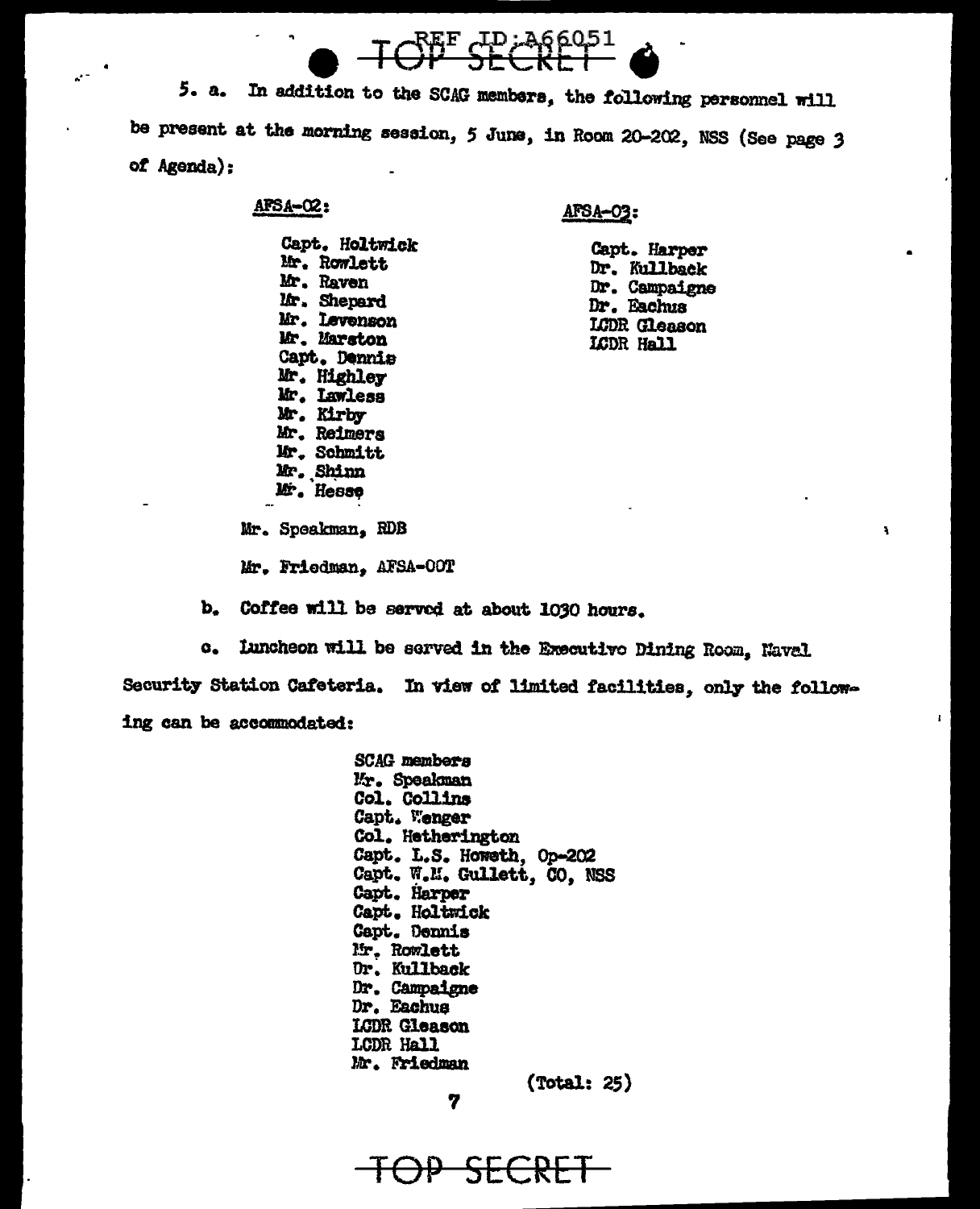

TOP SECRET

6. In addition to the SCAG members, the following personnel will participate in the tour of machine installations at AHS (See para. 1, page 4 of Agenda). (The assembly point will be Room 1082. Building "A", at 1330  $hours):$ 

> **AFSA-02:** Mr. Rowlett Mr. Highley Mr. Lawless

 $\ddot{\phantom{1}}$ 

afsa<del>-</del>03: Dr. Kullback Dr. Campaigne Dr. Eachus LCDR Gleason LCDR Hall

Mr. Speakman, RDB Mr. Friedman. AFSA-OOT

7. a. The personnel to be present at the discussion period indicated to follow the tour (see para, 2, page  $\mu$  of Agenda), beginning at 1430 hours, in Room 2010, Building "B", AHS, will be the same as in attendance at the session indicated in Paragraph 5.a. above.

b. Coffee will be served during this period.

8. a. For the prosentation regarding AFSA project STEATER (see para. 3 a., page 4 of Agenda), at 1530 hours in Room 2032, Bldg. "B", the following will be present:

> SCAG mambers: Dr. von Neumann Dr. Cairns Dr. Shannon Dr. Engstrom Dr. Tompkins